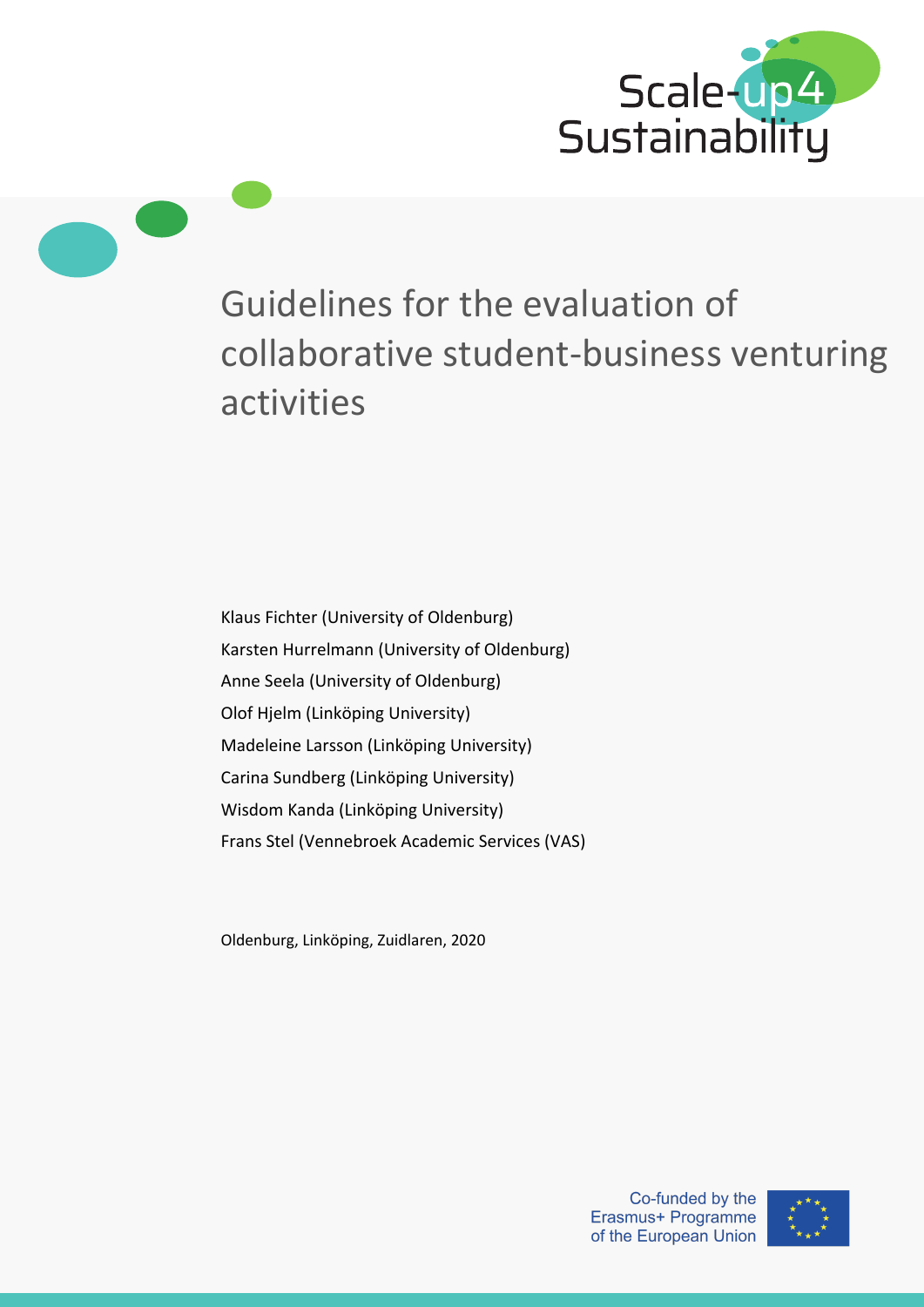

## **IMPRINT**

## **EDITOR**

#### **Institution**

University of Oldenburg Department of Business, Economics and Law Adj. Prof. Innovation Management and Sustainability (PIN) **Address** Ammerlaender Heerstr. 114-118, D-26111 Oldenburg, Germany **E-Mail:** info@scaleup4sustainability.eu **Web** https://www.scaleup4sustainability.eu/

## **CONTACT**

**Name:** Prof. Dr. Klaus Fichter **E-Mail:** klaus.fichter@uni-ol.de

## PROPOSAL FOR CITATION

Fichter, K., Hurrelmann, K., Seela, A., Hjelm, O., Larsson, M., Sundberg, C., Wisdom, K. & Stel, F. (2020). *S4S Guidelines for the evaluation of collaborative student-business venturing activities.* Oldenburg, Linköping and Zuidlaren.

This publication was produced as part of the Erasmus+ project: ScaleUp4Sustainability. Project Referemce: 601150-EPP-1-2018-1-DE-EPPKA2-KA

This publication is available on the Internet as a pdf file at: www.ScaleUp4Sustainability.de

Oldenburg, Linköping, Zuidlaren, 2020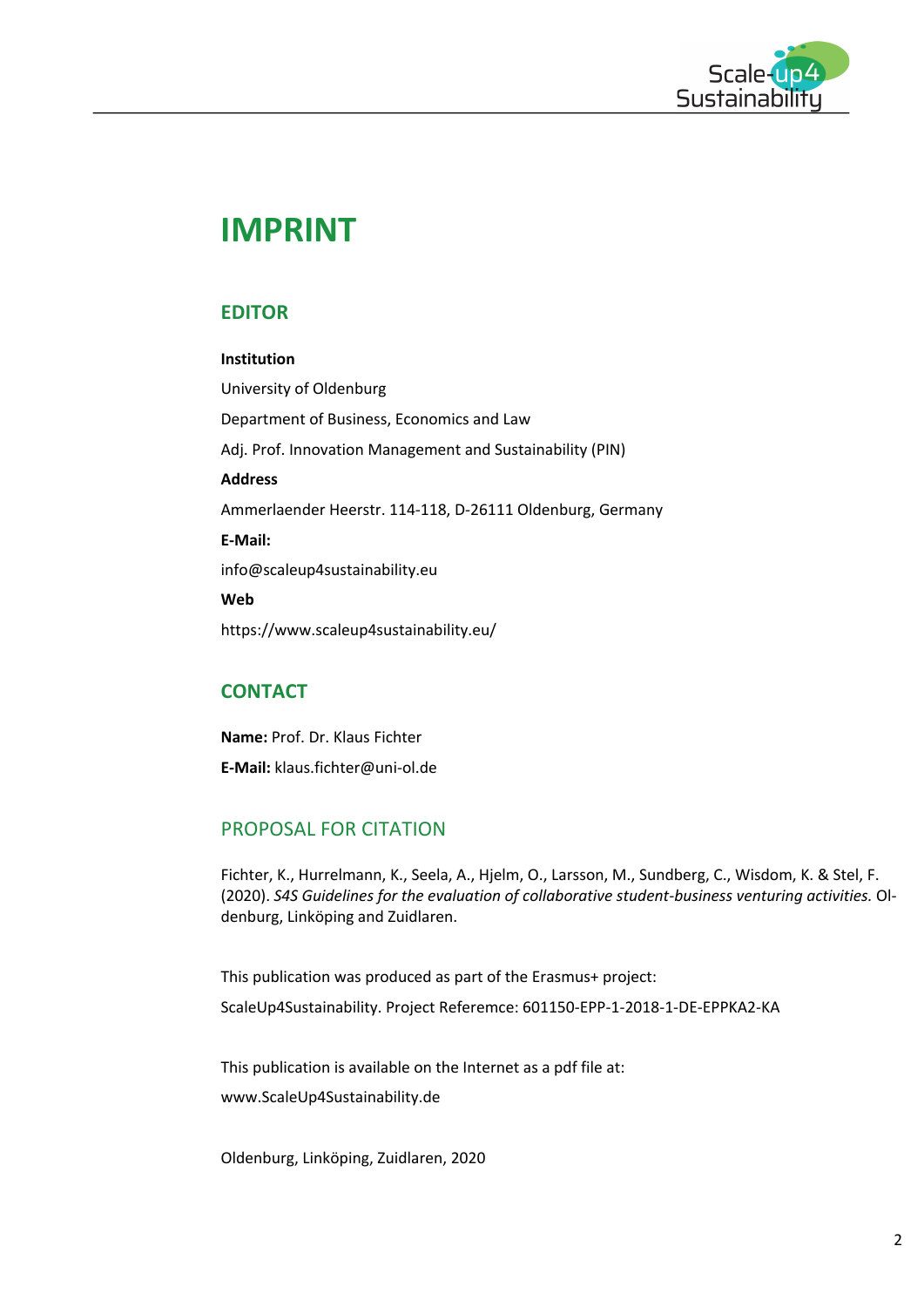

#### **THE SCALEUP4SUSTAINABILITY-PROJECT**

The Erasmus+ Project "ScaleUp4Sustainability: Innovative Programmes for Student-Business Collaboration in Green Venturing (S4S)"1 develops new, innovative approaches and tools for teaching and learning sustainable entrepreneurship and collaborative Green Venturing with universities and business partners in Germany, Sweden and the Netherlands. These forms of collaborative Green Venturing are embedded in bachelor and master programmes of Higher Education Institutions and are organized and coached by professors and teaching staff. Collaborative Green Venturing represents an innovative form of multidisciplinary, real problem-based interactive learning and entrepreneurship education. The S4S-project has developed a new approach for the evaluation of collaborative student-business venturing activities. In this guideline the main steps are summarised.

#### **TARGET GROUP: WHO IS THE MANUAL AIMED AT?**

Teaching staff and company managers, responsible for the design, planning and implementation of collaborative student-business venturing activities.

#### **OBJECTIVES: WHAT IS THE PURPOSE OF THE MANUAL?**

This manual supports formative evaluations/assessments of a specific type of teaching and learning which is focused on the collaboration of students and business partners in developing sustainable business ideas.

There is a clear need to upscale approaches of university support for sustainable entrepreneurship and to introduce and diffuse new forms of student-business collaboration in developing and implementing environmental innovations and starting new green businesses. We refer to this activity as "Green Venturing". Venturing is an integral element of entrepreneurship and emphasizes the creation of new business within an organization (new products or business units) or outside an organization (spin-offs, start-ups). With "green" we refer to the concept of a Green Economy<sup>2</sup> and the notion of a triple bottom line, which seeks to generate economic benefits with products, services and processes that are beneficial for society and the natural environment.

The objectives of this manual are:

- It helps to make the costs and benefits as well as the outputs, outcomes and impacts of studentbusiness collaboration schemes transparent
- It supports the identification of strengths and weaknesses of existing teaching and learning schemes in this field
- It provides insights and data for the improvement of existing schemes and modules in sustainable entrepreneurship and green venturing
- It stimulates innovative new learning units, modules or programmes in sustainable entrepreneurship and collaborative student-business venturing

#### **CONCEPTUAL FRAMEWORK AND KPIS: HOW CAN THE EVALUATION BE FRAMED?**

The evaluation investigates how collaborative venturing between students and businesses and the different forms of knowledge spill-overs they create can foster sustainable entrepreneurship that impacts sustainable (regional) development. Given the key role of universities, which are often non-profit organizations, and the emphasis on ultimate impacts, the evaluation can be based on the theory of change which

<sup>1</sup> Project Number 601150-EPP-1-2018-1-DE-EPPKA2-KA / Duration 01.11.2018-31.10.2021: See https://www.scaleup4sustainability.eu (Accessed on 25 May 2020).

<sup>2</sup> See https://ec.europa.eu/environment/basics/green-economy/index\_en.htm (Accessed on 25 May 2020).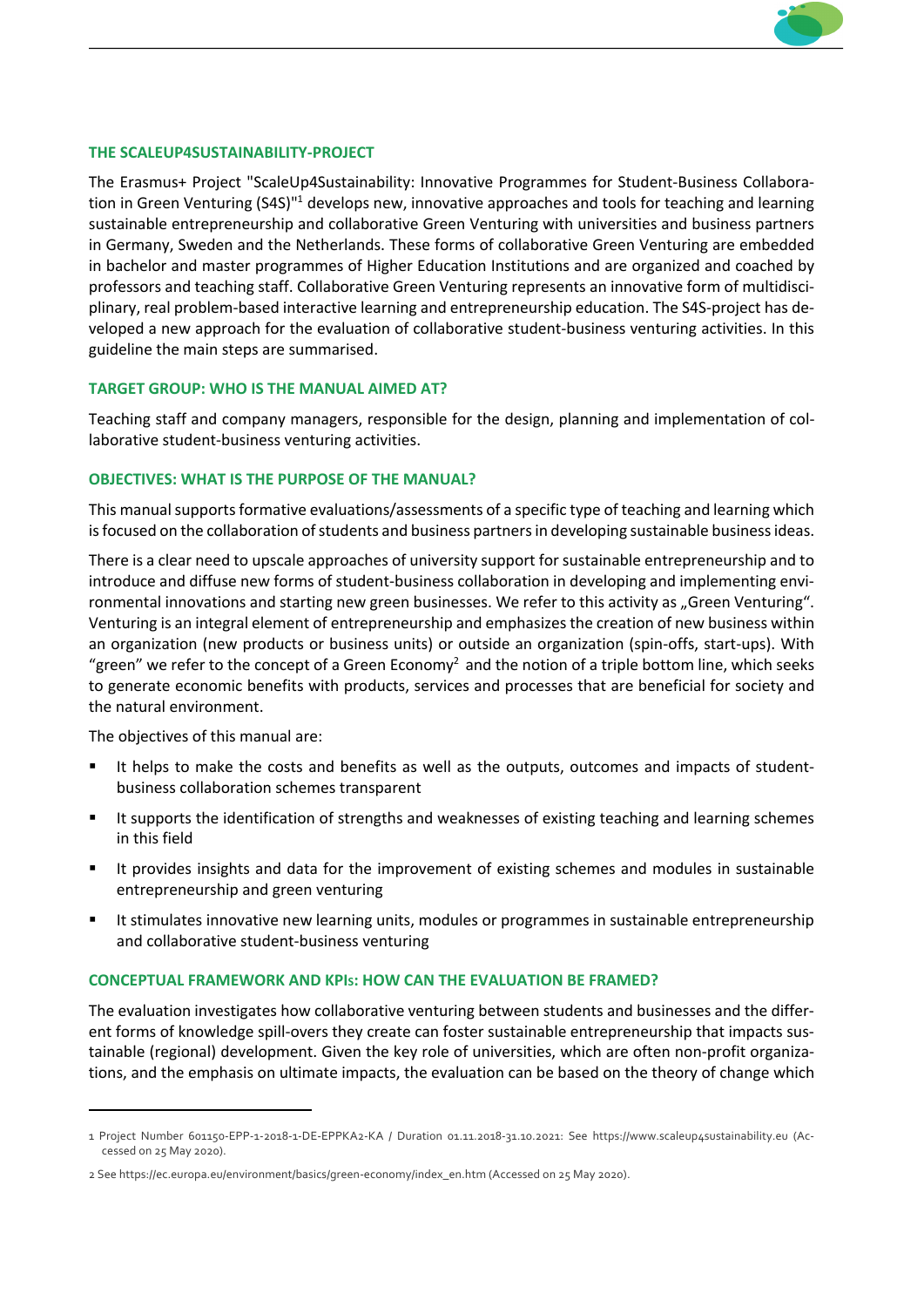

serves a prominent programme evaluation role in the non-profit sector (Carman, 2010; Funnel & Rogers, 2011). The theory of change draws on defining linear cause and effect chains from programme implementation to societal impact (McLaughlin & Jordan, 1999). It assumes a linear causality between inputs, activities, (immediate) outputs, outcomes and impacts. Although this linear causality is rather a simplification of reality, it helps to reach the objectives of the programme evaluation:

- § Input: What resources are dedicated to a particular teaching programme or module (workload of teaching personnel, students, business partners, time, equipment, funding etc.)?
- § Activities: The thing the module does with the inputs and resources provided. The activities can be considered interventions that are aimed at bringing intended change.
- § Outputs: Direct products of the activities in the module, often expressed in terms of units of service or number of people served.
- § Outcomes: Positive and negative effects on target groups (students, business partners, teaching personnel) caused by the activities and outputs, direct change in knowledge, attitude, values or behaviours.
- Impacts: They describe the contribution that the outcomes have beyond the target group, in the larger system, e.g. on the market, on society and, on the environment. Impacts can be positive and negative, intended and unintended. For example, on the impact level environmental benefits like the reduction in greenhouse gas emissions resulting from an environmentally friendly product or service of a new green venture which has participated in a collaborative student-business venturing exercise are measured. Next to environmental indicators also economic indicators (e.g. jobs created in a specific region) or social indicators (e.g. solved problems of customers) should be considered in regard to the impact dimension. The effects on the impact level can be seen as a result of the improved performance of a company that has participated in a collaborative green venturing exercise.

#### **Figure 1: Conceptual framework for the evaluation of collaborative student-business venturing**

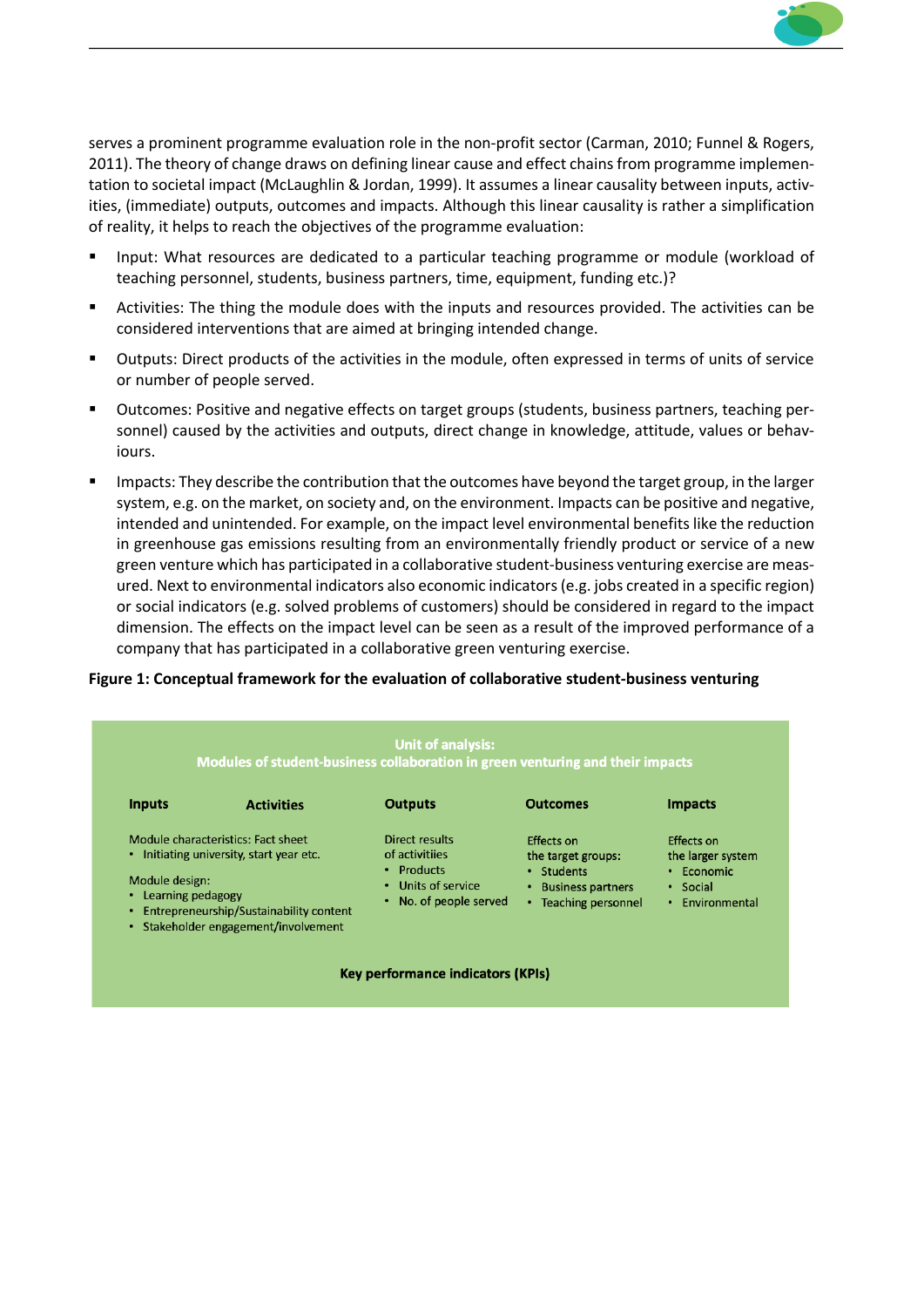

#### **GUIDING EVALUATION QUESTIONS**

- What are the interests and motivations of participants (teaching personnel, students, business partners) and other stakeholders (e.g. central staff of the university)?
- § Who have been the key persons/promoters in setting up and implementing the module?
- § What have been the success factors, drivers and barriers for the implementation of the module?
- § Are there any unique elements in the design and implementation of the module?
- § What are the strengths and weaknesses of the module?
- Is there a need for improving and expanding existing modules or programmes?
- To what extend are the modules scalable and transferable to other programmes and units of the university, to other HEIs and regions?
- What are the outputs, outcomes and impacts of the modules, how effective are they?

#### KEY PERFORMANCE INDICATORS: HOW TO MEASURE THE EFFECTIVENESS OF A MODULE?

Key performance indicators (KPIs) are helpful to assess, measure and manage teaching programmes and single modules. Therefore, the evaluation should use selected KPIs to assess existing modules of studentbusiness-collaboration. It seems useful to cluster the KPIs according to the theory of change alongside the effect chains from programme implementation to impacts on the larger system.

The development of useful KPIs is an iterative process. You should start with defining some selected KPIs prior to the first investigation. The first evaluation generates insights on the usefulness of selected KPIs and on the need to use additional KPIs. Table 1 displays examples of KPIs that can potentially be used in the evaluation.

You should be aware of the fact that reliable data for KPIs on outcomes and impacts is hard to obtain. Nevertheless, you should explore to what extent data are available and how they can be related to the activities and outputs of collaborative green venturing. It is likely that you cannot measure outcomes and impacts precisely, but you should try to assess the linkage between activities and outputs on the one hand and outcomes and impacts on the other hand by using ordinal scales, e.g. from "no contribution" to "very high contribution".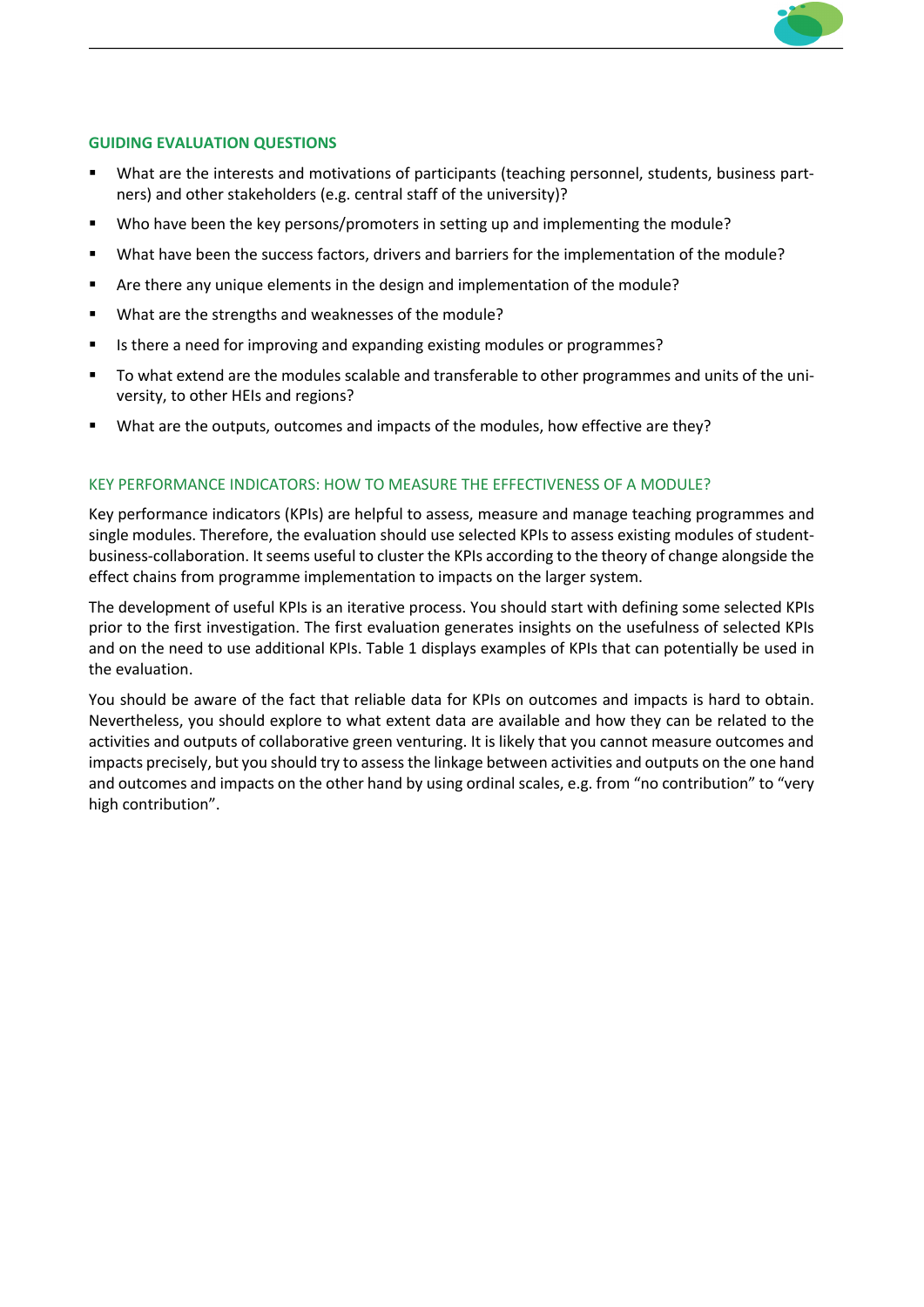

| Input                                                                                                                                                                                                                                                                                                                                        | <b>Activities</b>                                                                                                                                                                                                                                                                                                                                                                                                                                                                                                                                                                                                                         | Output                                                                                                                                                                                                                                                                                                                                                                                                                                                            | <b>Outcomes</b>                                                                                                                                                                                                                                                                                                                                                                                                                                                                                                                                                                                                                                                                                                                                                                                                                                                                                                                    | Impact                                                                                                                                                                                                                                                                                                                                                                                                                       |
|----------------------------------------------------------------------------------------------------------------------------------------------------------------------------------------------------------------------------------------------------------------------------------------------------------------------------------------------|-------------------------------------------------------------------------------------------------------------------------------------------------------------------------------------------------------------------------------------------------------------------------------------------------------------------------------------------------------------------------------------------------------------------------------------------------------------------------------------------------------------------------------------------------------------------------------------------------------------------------------------------|-------------------------------------------------------------------------------------------------------------------------------------------------------------------------------------------------------------------------------------------------------------------------------------------------------------------------------------------------------------------------------------------------------------------------------------------------------------------|------------------------------------------------------------------------------------------------------------------------------------------------------------------------------------------------------------------------------------------------------------------------------------------------------------------------------------------------------------------------------------------------------------------------------------------------------------------------------------------------------------------------------------------------------------------------------------------------------------------------------------------------------------------------------------------------------------------------------------------------------------------------------------------------------------------------------------------------------------------------------------------------------------------------------------|------------------------------------------------------------------------------------------------------------------------------------------------------------------------------------------------------------------------------------------------------------------------------------------------------------------------------------------------------------------------------------------------------------------------------|
|                                                                                                                                                                                                                                                                                                                                              |                                                                                                                                                                                                                                                                                                                                                                                                                                                                                                                                                                                                                                           | (direct results<br>of activities)                                                                                                                                                                                                                                                                                                                                                                                                                                 | (effects on<br>target groups)                                                                                                                                                                                                                                                                                                                                                                                                                                                                                                                                                                                                                                                                                                                                                                                                                                                                                                      | (effects on<br>the larger sys-<br>tem)                                                                                                                                                                                                                                                                                                                                                                                       |
| ■ Teaching personnel:<br>Total workload for<br>preparing, implement-<br>ing and follow-up of<br>the module (in hours)<br>" Students: Actual work-<br>load/working hours in<br>relation to the credits<br>points of the entire<br>module<br><b>Business partners: To-</b><br>tal workload for pre-<br>paring and imple-<br>menting the module | ■ Total no. of teaching<br>personnel and num-<br>ber of universi-<br>ties/professorships<br>involved<br>" Total no. of partici-<br>pating students<br>(incl. background<br>and education level)<br>■ Total no. of business<br>partners involved<br>(possible characteri-<br>zations: age, size of<br>companies FTE,<br>sales, branches)<br>No./ percentage of<br>(sustainable-ori-<br>ented) methods and<br>tools used for col-<br>laborative green<br>venturing<br>■ Number of used<br>(green) tools and<br>methods for green<br>venturing<br>" Number of direct in-<br>teractions student-<br>business/ use of col-<br>laboration tools | " Degree of sat-<br>isfaction of<br>students,<br>business part-<br>ners, teaching<br>personnel<br>■ Degree of im-<br>provement of<br>entrepre-<br>neurship /<br>sustainability<br>competencies<br>lncrease of<br>entrepre-<br>neurial spirit<br>by students<br>■ Increase in in-<br>terest to start<br>a green busi-<br>ness (in the<br>long run)<br>• Number of<br>significantly<br>improved<br>green busi-<br>ness ideas or<br>elaborated<br>business<br>models | President, deans, no. of pro-<br>fessors who rate the mod-<br>ule as "very important" for<br>the university<br>■ No. of business partners<br>with significantly improved<br>performance (after 1, 2, 3<br>years)<br>No. / percentage of venture<br>ideas still persued or on the<br>market<br>■ No. / percentage of stu-<br>dents or business partners<br>who rate the module to be<br>important for their career/<br>their business<br>■ No. / percentage of stu-<br>dents who have an in-<br>creased level of interest in<br>innovation and/or entrepre-<br>neurship and/or sustainabil-<br>ity<br>■ No. / percentage of stu-<br>dents who work in a green<br>venture / started their own<br>green business<br>■ No. / percentage of stu-<br>dents who started their own<br>(green) business<br>■ No. / percentage of teaching<br>personnel who is highly mo-<br>tivated and interested in<br>collaborative green ventur-<br>ing | Economic<br>■ No. of jobs<br>created by<br>business part-<br>ners 1, 2 or 3<br>years after the<br>module<br>Social<br>■ Number of sig-<br>nificant contri-<br>butions to so-<br>cial SDGs<br>• Number of<br>people served<br>Environmental<br>Reduction in<br>greenhouse<br>gas emissions<br>by sold green<br>products/ser-<br>vices<br>" Number of sig-<br>nificant contri-<br>butions to en-<br>vironmental<br><b>SDGs</b> |

#### **Table 1: Examples of KPIs, which can be used in the evaluation of collaborative green venturing**

#### LEVEL AND SCOPE OF EVALUATION: HOW TO USE THE MANUAL EFFECTIVELY?

It is important to clarify the purpose and context of the evaluation first. Basically, three levels and scopes of evaluating a module of collaborative student-business venturing can be distinguished:

- § *Focal picture (Lean evaluation)*: The evaluation is focused on students and selected business partners and is limited to selected Output KPIs and selected Outcomes KPIs. This lean-type evaluation is useful each time the module is conducted. It supports continuous improvement.
- § *Larger picture (Medium evaluation)*: The evaluation comprises all groups directly involved in the module (students, business partners, teaching personnel) and uses Input, Output and Outcomes KPIs. This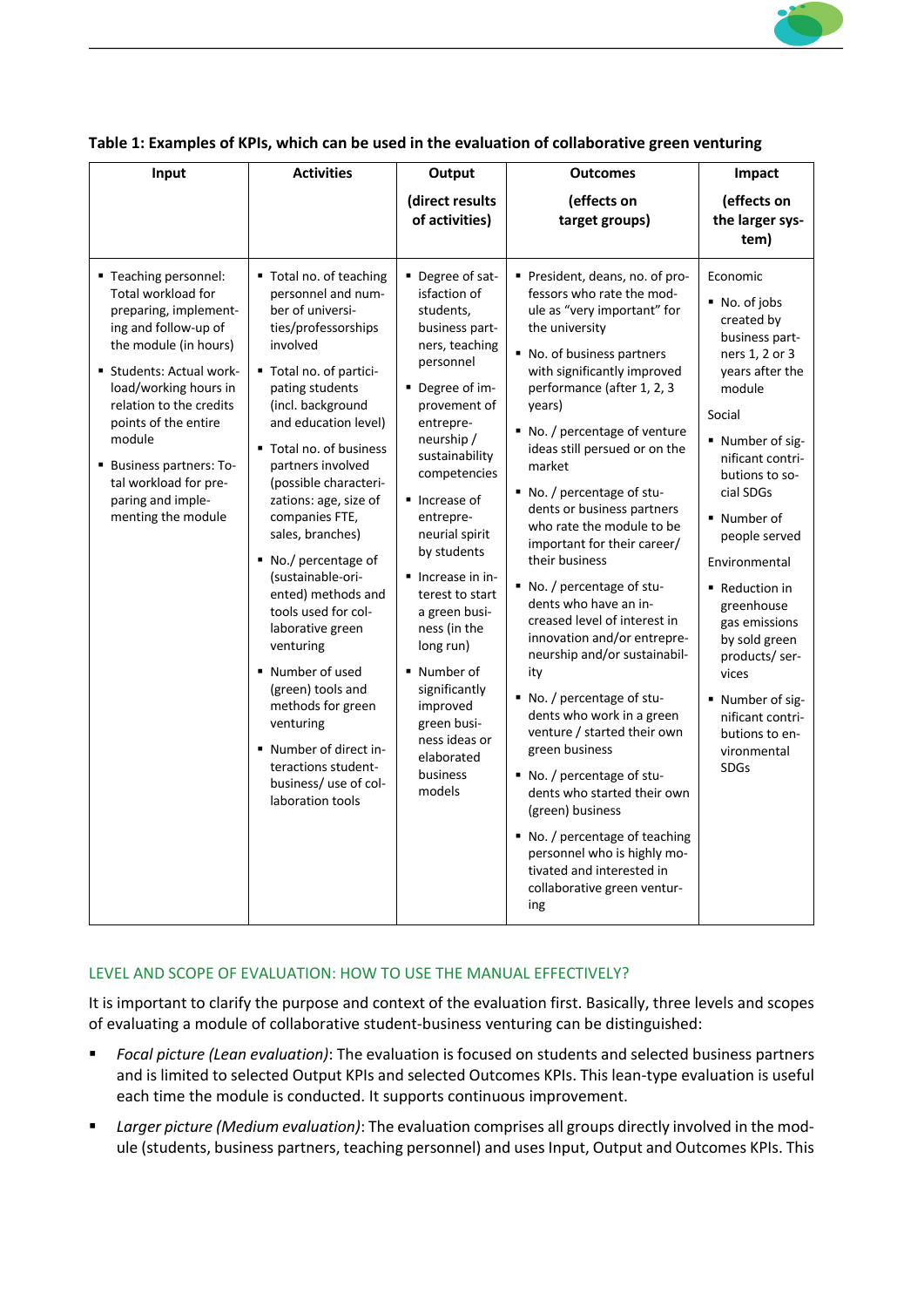

type of evaluation is useful for medium-term revisions of the module (e.g. every three years) and helps to identify strengths and weaknesses and module efficiency.

§ *Full picture (Extensive evaluation)*: The evaluation comprises all groups directly involved in the module (students, business partners, teaching personnel) as well as relevant stakeholders (e.g. head of educational programmes, transfer offices, top-management of involved business partners). It comprises Input, Output, Outcomes as well as Impact KPIs. This type of extensive evaluation is useful for a fundamental revision of a module or programme, e.g. for the preparation of re-accreditation or strategic discussions for the redesign of existing or the development of new modules and programmes.

#### PROCEDURE: WHICH STEPS TO GO?

- (1) Decide on the level and the key purpose of the evaluation
- (2) Collect key facts: Update or revise the fact sheet /syllabus
- (3) Collect data on KPIs:

Lean evaluation: Investigate outputs and outcomes using selected KPIs, surveys and feedback exercises

Medium evaluation: Additionally, investigate inputs and efficiency of the module

Extensive evaluation: Additionally, other relevant stakeholders and collect data on impacts

- (4) Assess strengths and weaknesses and need for improvement and redesign
- (5) Develop measures for improvement
- (6) Implement improvement measures and/or fundamentally redesign the module/programme

#### TOOLS FOR EVALUATION: WHICH TOOLS AND METHODOLOGIES ARE HELPFUL AND AVAILABLE?

The methodologies and tools for evaluation were developed and tested in the S4S project. An evaluation toolkit and a report on the evaluation of leading approaches and tools in collaborative Green Venturing are available on the S4S project website: https://www.scaleup4sustainability.eu.

| Table 2: Tools for evaluation of modules for student-business collaboration |  |  |
|-----------------------------------------------------------------------------|--|--|
|-----------------------------------------------------------------------------|--|--|

| Level and<br>scope of eval-<br>uation | Scope: Actors in-<br>volved                                                                 | <b>Effects</b><br>covered            | <b>Fact sheet</b>           | <b>Survey</b>                                                        | Competence<br><b>Progress As-</b><br>sessment                            | <b>Interviews</b>                                             |
|---------------------------------------|---------------------------------------------------------------------------------------------|--------------------------------------|-----------------------------|----------------------------------------------------------------------|--------------------------------------------------------------------------|---------------------------------------------------------------|
| <b>Focal picture</b>                  | Students and se-<br>lected business<br>partners                                             | Outputs,<br>selected<br>Outcomes     | Produced<br>or up-<br>dated | Evaluation<br>questionnaire<br>for students                          |                                                                          |                                                               |
| Larger picture                        | All groups directly<br>involved (students,<br>teaching staff,<br>business partner<br>staff) | Input,<br>Output,<br><b>Outcomes</b> | Produced<br>or up-<br>dated | Evaluation<br>questionnaire<br>for students<br>and business<br>staff | Questionnaire<br>"Sustainable<br>Entrepreneur-<br>ial Competen-<br>cies" |                                                               |
| <b>Full picture</b>                   | All groups directly<br>involved (students,<br>teaching staff,<br>business partner           | Input,<br>Output,<br>Outcomes.       | Produced<br>or up-<br>dated | Evaluation<br>questionnaire<br>for students                          | Questionnaire<br>"Sustainable                                            | Interviews with se-<br>lected students,<br>business partners, |